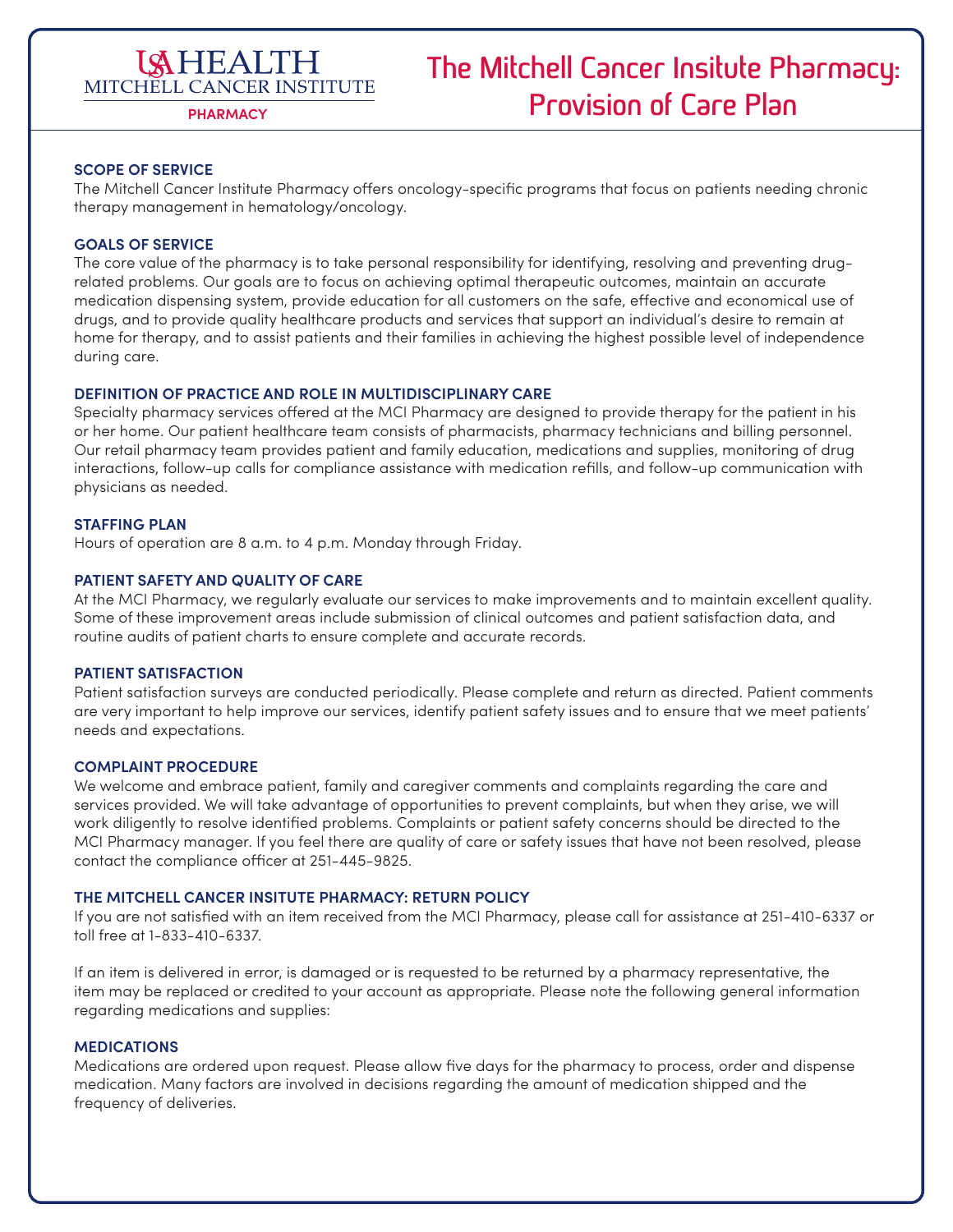# **ISHEALTH**

## **The Mitchell Cancer Insitute Pharmacy:**  MITCHELL CANCER INSTITUTE<br>
PRARMACY **PLANACE PLANACE PLANACE PLANACE PLANACE PLANACE PLAN**

Unfortunately, we are unable to accept any unused medications or supplies for credit. We do, however, make every effort to be sure you receive the right amount of supplies without unnecessary waste. Inform your representative at the MCI Pharmacy if you accumulate a large amount of unused medications.

By law, once a medication is sent, it cannot be returned to the pharmacy except to be discarded or returned to the manufacturer in the event of a recall.

### **THE MITCHELL CANCER INSTITUTE PHARMACY: PATIENT EMERGENCY PREPAREDNESS**

Emergencies and environmental disasters may occur. Please take the time to review the following information to prepare for these instances:

- For all medical emergencies, dial 911.
- Monitor TV and radio for up-to-date emergency information and instructions.
- Keep these numbers handy: American Red Cross, 251-544-6110; The Salvation Army, 251-438-1625.
- Notify the pharmacy staff if you plan to evacuate your home and provide an alternate address for medication shipments to avoid interruptions. Be sure to take your medications, supplies and medical information to your evacuation location.

### **POWER OUTAGES**

• Fill a cooler with ice to store all refrigerated medications.

### **HURRICANES**

- Monitor NOAA weather radio for critical information from the National Weather Service.
- Check your disaster supplies, and replace or restock the following as needed:
	- o Water at least a three-day supply of one gallon per person per day
	- o Food at least a three-day supply of nonperishable, easy-to-prepare food items
	- o Flashlight
	- o Battery-powered or hand-crank radio (NOAA weather radio, if possible)
	- o Extra batteries
	- o First-aid kit
	- o Medications (seven-day supply) and medical items (hearing aids with extra batteries, glasses, contact lenses, syringes and walking cane)
	- o Sanitation and personal hygiene items
	- o Copies of personal documents (medication list and pertinent medical information; proof of address; deed lease to home; passport; birth certificate; insurance policies)
	- o Cell phone and charger
	- o Family member and emergency contact information
- Bring anything inside that could be tossed by the wind (bicycles, lawn furniture).
- Close windows, doors and hurricane shutters. If you do not have hurricane shutters, close and board up all windows and doors with plywood.
- Turn the refrigerator and freezer to the coldest setting and keep appliance doors closed as much as possible in case of power outages.
- Turn off propane tanks and unplug small appliances.
- Fill your vehicle's gas tank.
- Talk with members of your household and create an evacuation plan.
- Learn about your community's hurricane response plan. Plan routes to local shelters, register family members with special medical needs as required and make plans for your pets to be cared for.
- Evacuate if advised by authorities. Be careful to avoid flooded roads and washed-out bridges.

### **FLOODS**

- If you live in a flood-prone area, know your routes to higher ground.
- Stay alert to flash flood warnings over local radio, TV, weather radio or mobile device.
- If you are unable to evacuate, move to the highest floor in your home.
- Prepare a disaster kit with essential supplies including a battery-operated radio.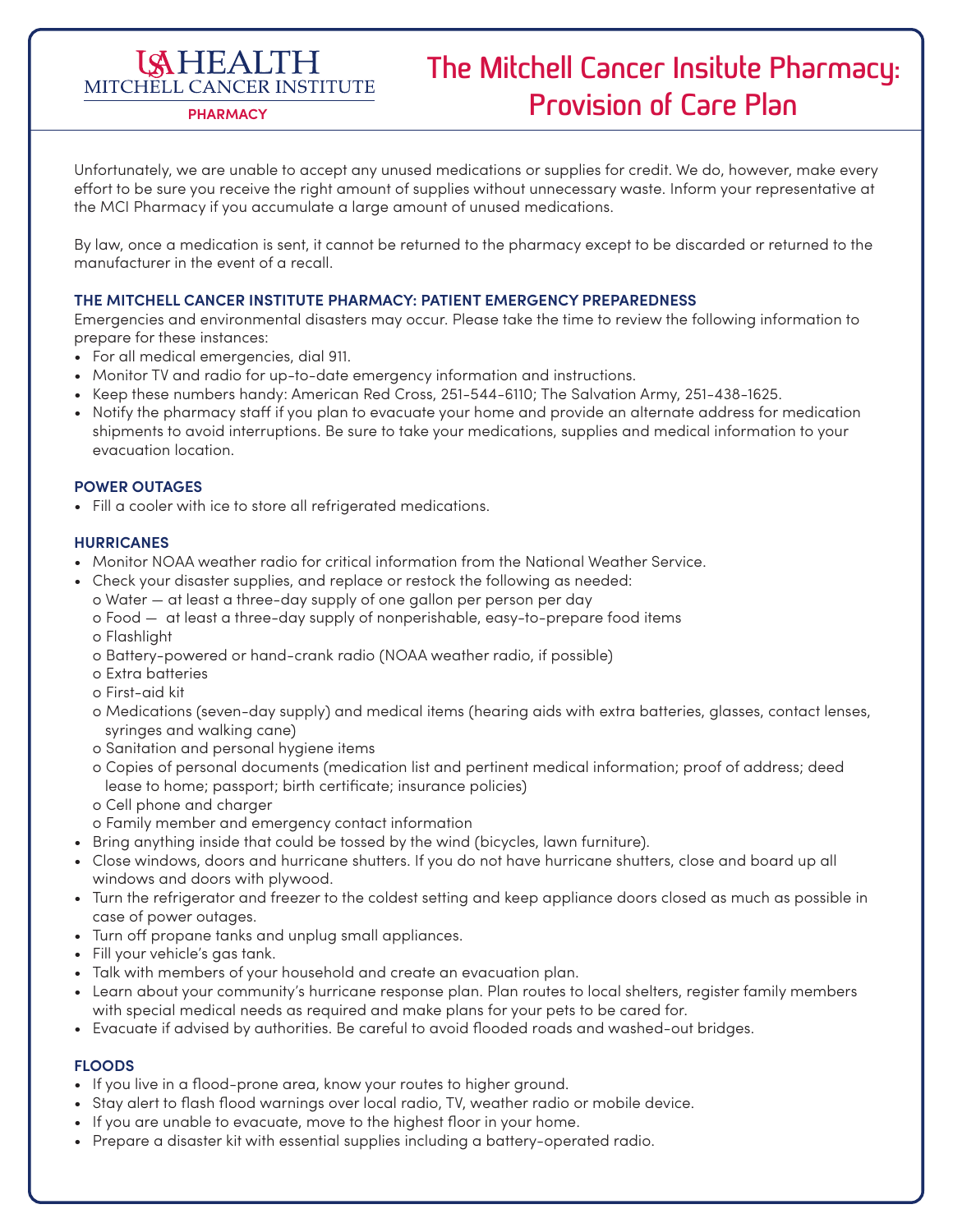# **ISHEALTH**

## **The Mitchell Cancer Insitute Pharmacy:**  MITCHELL CANCER INSTITUTE<br>
PRARMACY **PLANACE PLANACE PLANACE PLANACE PLANACE PLANACE PLAN**

### **TORNADOES**

- Stay alert to tornado watch and warning alerts on local radio, TV, weather radio or mobile device.
- If possible, seek shelter on a floor below ground. Alternatively, go to lowest possible level and shelter in a small, windowless room such as a bathroom, closet, inner hallway or under stairs.
- Stay away from doors and windows.
- Crouch or lie flat and protect your head. Cover with a coat or blanket.
- Leave mobile homes immediately to take shelter in a sturdy building not a motor vehicle.

### **WINTER STORMS**

- Maintain an emergency supply of food and water.
- Conserve energy by closing off unused rooms.
- Dress warmly in layers.
- Take caution when using kerosene and/or electric heaters.
- Use caution and good judgment with snow removal.

For more information about emergency preparedness, visit adph.org or call 1-866-264-4073. Go to ready.gov to learn about potential terrorist threats and other emergencies, or call 1-800-BE-READY (1-800-237-3239) for a free brochure.

### **THE MITCHELL CANCER INSTITUTE PHARMACY: HOME SAFETY CHECKLIST**

### **ENTRANCES**

- o Keep areas clear of any objects or clutter. Make sure that surfaces are non-slip and all railings are secure.
- o Ensure that the front door has a functional peephole and a secure deadbolt with a key that opens from inside.
- o Keep equipment and hazardous products or chemicals stored securely and make sure are properly marked.

### **INTERIORS**

- o Ensure that doorways are wide enough to provide access and that thresholds are safe and level.
- o Make sure that doors lock, and windows open and close easily.
- o See that stairs are uniform in size and height. Apply glow-in-the-dark tape to increase visibility.
- o Purchase sturdy furniture with armrest supports.
- o Have a sturdy, non-skid stepstool with a handle for support.

### **KITCHEN**

- o Keep appliances in working order, with ON / OFF buttons operable and clearly marked.
- o Keep electrical cords and appliances at a safe distance from sinks and tubs.
- o Keep flammable items away from heat sources and curtains away from appliances.
- o Ensure that tables and chairs provide adequate support for leaning, standing and sitting.
- o Have oven mitts and handheld reaching tools available.

### **BEDROOMS**

- o Have a phone, emergency numbers, flashlight and whistle near beds.
- o Make sure that the mattress height is appropriate for the individual and has a firm edge for support.

### **BATHROOMS**

- o Make bathrooms and showers accessible to wheelchairs, canes and walkers.
- o Apply nonskid strips, decals or rubber mats in bathtubs and showers.
- o Install grab bars near toilets, bathtubs and showers.
- o Install bathtub and shower seats, and handheld shower wands.
- o Elevate toilets for easy access.